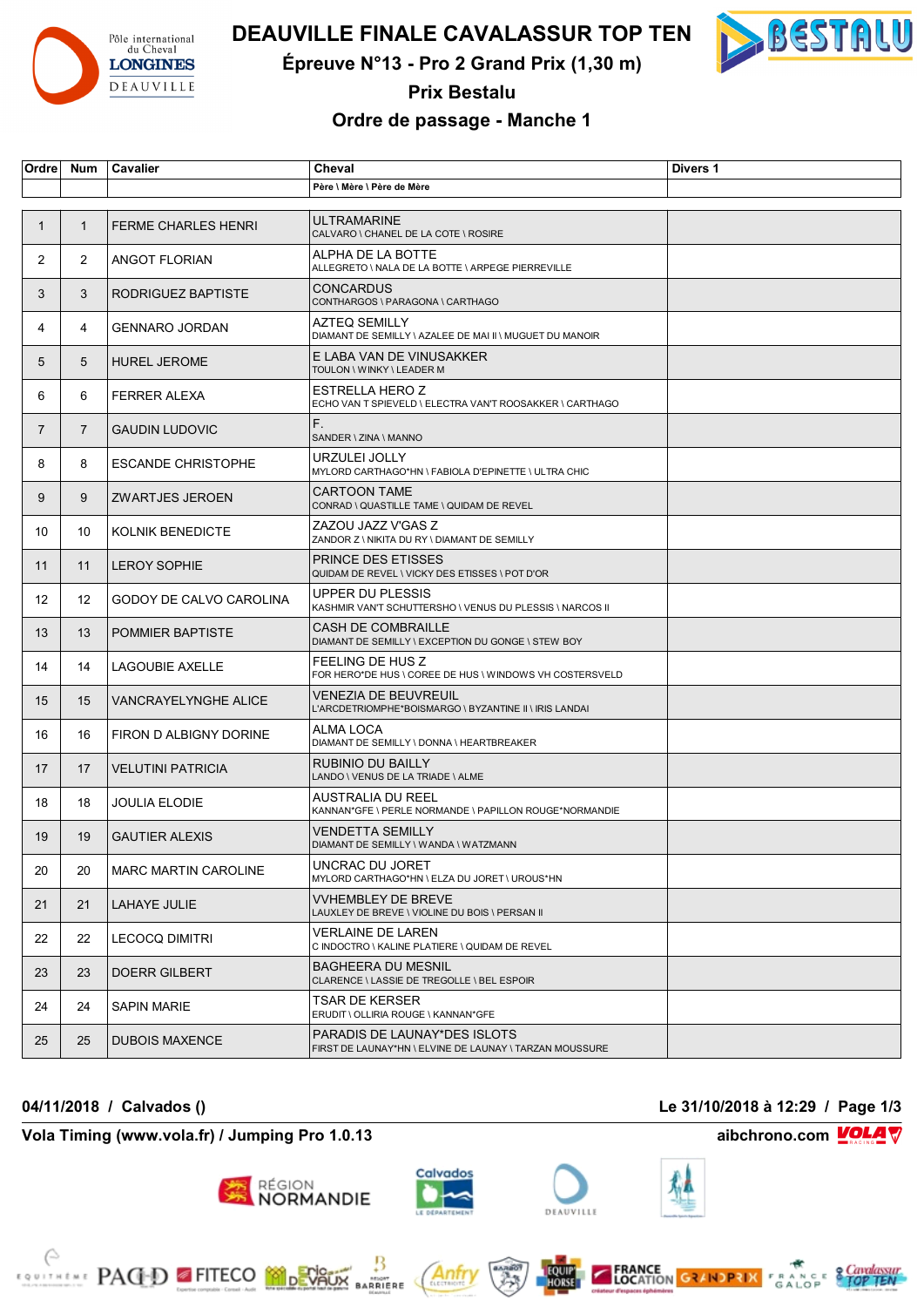

# **DEAUVILLE FINALE CAVALASSUR TOP TEN Épreuve N°13 - Pro 2 Grand Prix (1,30 m) Prix Bestalu Ordre de passage - Manche 1**



| Ordre | Num | Cavalier                       | Cheval                                                                                        | Divers 1 |
|-------|-----|--------------------------------|-----------------------------------------------------------------------------------------------|----------|
|       |     |                                | Père \ Mère \ Père de Mère                                                                    |          |
|       |     |                                |                                                                                               |          |
| 26    | 26  | <b>FERME CHARLES HENRI</b>     | <b>VOLONTE D'EVE PL</b><br>KASHMIR VAN'T SCHUTTERSHO \ TALLUHLA BELL DE LA COUR \ PAUILLAC DE |          |
| 27    | 27  | ANGOT FLORIAN                  | UTOPIE D'ALLOU<br>DOLLAR DELA PIERRE \ ODYSSEE DU HAMEAU \ EASY BOY                           |          |
| 28    | 28  | RODRIGUEZ BAPTISTE             | <b>UDAIPUR ENNEMEL</b><br>AIR JORDAN \ FINETTE DE DUCEY \ VAS Y DONC LONGANE                  |          |
| 29    | 29  | <b>GENNARO JORDAN</b>          | TOMAHAWK SEMILLY<br>FLIPPER D'ELLE*HN \ ILE DE SEE MILLY \ LE TOT DE SEMILLY                  |          |
| 30    | 30  | <b>HUREL JEROME</b>            | AUDIOSLAVE IN LIVE<br>JARNAC \ LIVE \ VAS Y DONC LONGANE                                      |          |
| 31    | 31  | <b>FERRER ALEXA</b>            | ATHINA LARQUEY<br>CALVARO \ ITELIA \ SOUVIENS TOI III                                         |          |
| 32    | 32  | <b>GAUDIN LUDOVIC</b>          | VADE MECUM D'EGLEFIN<br>QUALITY TOUCH \ ECUME DU CHATILLON \ ROYAL FEU                        |          |
| 33    | 33  | <b>ESCANDE CHRISTOPHE</b>      | RANYA DE ROY<br>LUX Z \ HELPHES PAULOIS \ GALOUBET A                                          |          |
| 34    | 34  | <b>ZWARTJES JEROEN</b>         | <b>BRAUNGIRL DE PLEVILLE</b><br>NONSTOP \ MONIEKSTAR \ LYS DE DARMEN                          |          |
| 35    | 35  | KOLNIK BENEDICTE               | <b>BABY SUGAR VAL</b><br>CARDENTO \ MELUSINE D'ADRIERS \ APACHE D'ADRIERS                     |          |
| 36    | 36  | <b>LEROY SOPHIE</b>            | <b>BACUS DU MARAIS</b><br>DANDY DU PLAPE*HN \ KEOPS D'ALTESSE \ CABRI D'ELLE                  |          |
| 37    | 37  | GODOY DE CALVO CAROLINA        | <b>THORUS</b><br>DIAMANT DE SEMILLY \ BANDA*DE HUS \ ARGENTINUS                               |          |
| 38    | 38  | POMMIER BAPTISTE               | <b>BELLAGIO FLAMINGO</b><br>CAMPO FLAMINGO Z \ MASCOTTE DU MANOIR \ DIAMANT DE SEMILLY        |          |
| 39    | 39  | <b>LAGOUBIE AXELLE</b>         | <b>SKYROCK DU MILON</b><br>DOLLAR DELA PIERRE \ HAVANE DES MIELLES \ VERDI                    |          |
| 40    | 40  | VANCRAYELYNGHE ALICE           | <b>VICK DE COURCEL</b><br>IBIS DE COURCEL \ KOLEA DU CHATEAU \ ALLEGRETO                      |          |
| 41    | 41  | FIRON D ALBIGNY DORINE         | UNECUME D'EGLEFIN<br>BAMAKO DE MUZE \ ECUME DU CHATILLON \ ROYAL FEU                          |          |
| 42    | 42  | <b>VELUTINI PATRICIA</b>       | <b>UTDIEZ DES ISLES</b><br>LUCCIANNO*HN \ KURRUN DES ISLES \ ROYAL FEU                        |          |
| 43    | 43  | <b>MARTIN JOSEPH</b>           | CANBERRA VA<br>CASALL \ ORDELIA \ QUIDAM DE REVEL                                             |          |
| 44    | 44  | <b>BOUDANT FRANCOIS XAVIER</b> | VOLTERRA<br>DIAMANT DE SEMILLY \ CHANEL DE LA COTE \ ROSIRE                                   |          |
| 45    | 45  | <b>MAGLOIRE JOALY</b>          | BEALOUNA DU JAS<br>LANDO \ IDERIQUE DU JAS \ TRESOR DE CHEUX                                  |          |
| 46    | 46  | ANGLES MARIE EUGENIE           | QUEMBA LS<br>QUINTERO LA SILLA \ CINCINATTI LA SILLA \ CARRY                                  |          |
| 47    | 47  | <b>HARFAUX JULIE</b>           | UNCARAT HOGUE<br>DIAMANT DE SEMILLY \ HAKINA HOG \ BAYARD D'ELLE*ECOLIT                       |          |
| 48    | 48  | VANCRAYELYNGHE FRANCK          | CEPANTA D'ARGENTEUIL Z<br>CALVARO Z \ QUINSHASA DE COQUIANE \ KSAR SITTE                      |          |
| 49    | 49  | <b>BLIN LEBRETON GUILLAUME</b> | ROMY DE DAMPIERRE<br>HELIOS DE LA COUR II \ FELINE DAMPIERRE \ QUABRI DE LALEU                |          |
| 50    | 50  | <b>FAUCHARD BENOIT</b>         | <b>BISWAP BIN</b><br>QUARTZ ADELHEID Z \ NIGHTGIRL OF HAYETTES \ NIGHT FEVER DU DON           |          |
| 51    | 51  | AISSA DAVID                    | ROMHULUS DU MARAIS<br>ROSIRE \ OQUELVEINE \ JOLY JUMPER                                       |          |

# **Vola Timing (www.vola.fr) / Jumping Pro 1.0.13 aibchrono.com** ■ aibchrono.com

**EXAMPLE PACED FITECO MODEVALLE** 



**FRANCE GRANDPRIX FRANCE CONTROL** 





Antr

₿

**BARRIERE**